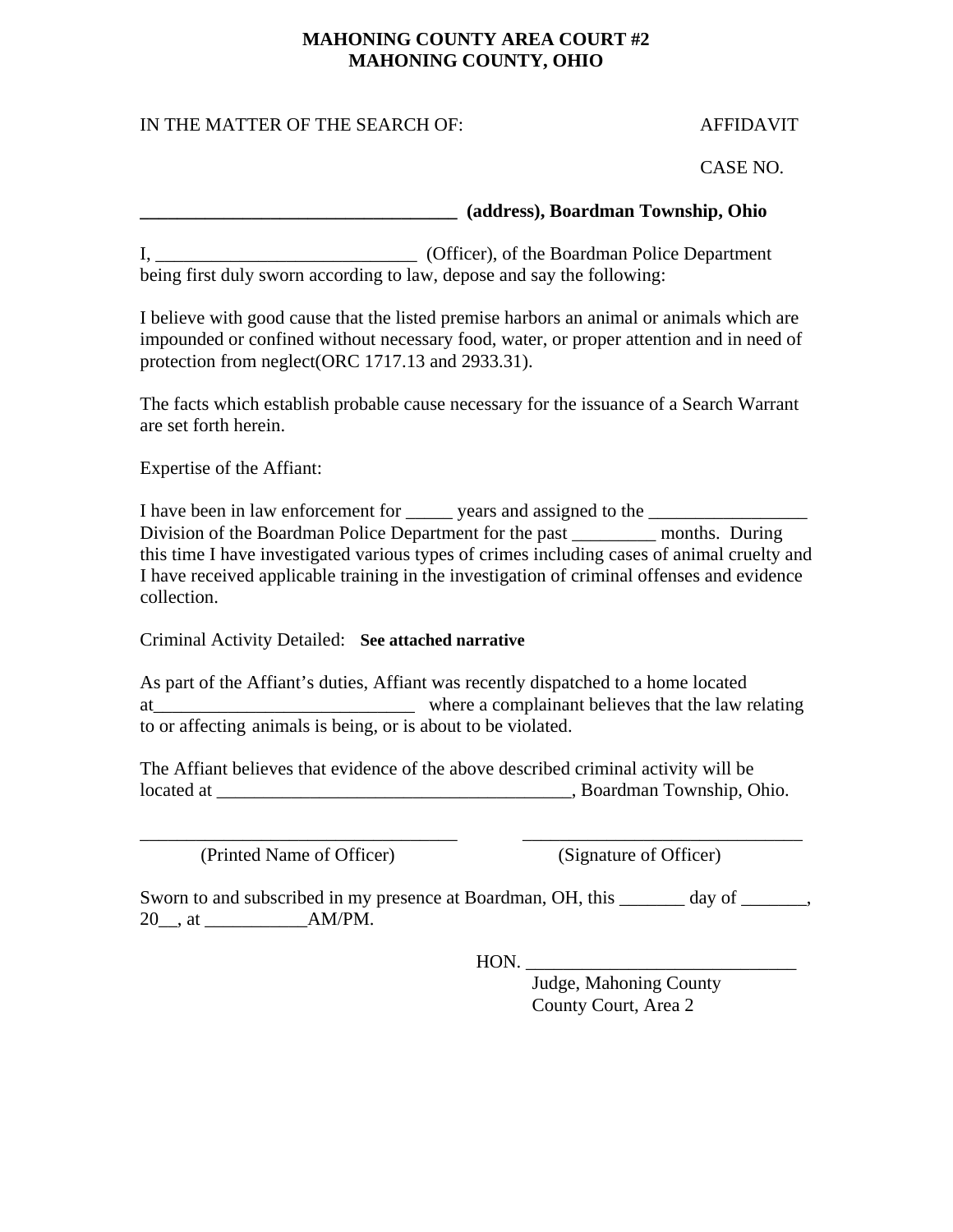#### **MAHONING COUNTY AREA COURT #2 MAHONING COUNTY, OHIO**

 $\frac{1}{2}$  ss  $\frac{1}{2}$  ss  $\frac{1}{2}$  such that  $\frac{1}{2}$  such that  $\frac{1}{2}$  such that  $\frac{1}{2}$  such that  $\frac{1}{2}$  such that  $\frac{1}{2}$  such that  $\frac{1}{2}$  such that  $\frac{1}{2}$  such that  $\frac{1}{2}$  such that  $\frac{1}{2}$  such

## STATE OF OHIO  $SFARCH WARRANT$

COUNTY OF MAHONING ) CASE NUMBER

IN THE MATTER OF THE SEARCH OF:

**\_\_\_\_\_\_\_\_\_\_\_\_\_\_\_\_\_\_\_\_\_\_\_\_\_\_\_\_\_\_\_ (address), Boardman Township, Ohio** 

TO OFFICER GENERAL CONSUMING A SUMMON CONSUMING TO OFFICER OFFICER WITH PROPER JURISDICTION:

I am satisfied that there has been presented to me an affidavit (and recorded testimony if any) demonstrating probable cause and reason to believe that on/or ( ) premises, ( ) person, and/or ( ) vehicle, to-wit:

### \_\_\_\_\_\_\_\_\_\_\_\_\_\_\_\_\_\_\_\_\_\_\_\_\_\_\_\_ (address)**, Boardman Township, Ohio**

There is now evidence relevant to the crime being investigated, to-wit; ( )The impoundment or confinement of an animal without affording it, during such confinement, access to shelter from wind, rain, snow, or excessive direct sunlight if it can reasonably be expected that the animals would otherwise become sick or in some other way suffer and/or ( ) Deprivation of a companion animal of necessary sustenance, or confinement of the companion animal without supplying it during the confinement with sufficient quantities of good, wholesome food and water, or impoundment or confinement of the companion animal without affording it, during the impoundment or confinement, with access to shelter from heat, cold, wind, rain, snow, or excessive direct sunlight, if it can reasonably be expected that the companion animal would become sick or suffer in any other way as a result of or due to the deprivation, confinement, or impoundment or confinement in any of those specified manners.

If said animals are seized, they will be used as evidence in the prosecution of Section 959.13 or 959.131 for the crime(s) of Cruelty to Animals or Prohibitions Concerning Companion Animals.

**YOU ARE HEREBY COMMANDED** to search the above named premises for the crime described, (not to exceed three days from the issuance of this order), serving this warrant and making the search, and if the animals be found there, to seize them, leaving a copy of this warrant and a receipt of the property taken, and prepare a written inventory of the property seized and return this warrant to the undersigned Judge promptly upon execution in accordance with the law.

- ( ) Daytime Search Only (7:00AM 8:00PM)
- ( ) Daytime or Nighttime Search authorized.
- ( ) Pursuant to section 2933.23 of the Ohio Revised Code, a **NO KNOCK WARRANT** is authorized

Given under my hand this  $\_\_\_\_$  day of  $\_\_\_\_\_$ , 20, at  $\_\_\_\$  AM/PM

HON. \_\_\_\_\_\_\_\_\_\_\_\_\_\_\_\_\_\_\_\_\_\_\_\_\_\_\_\_\_\_

JUDGE